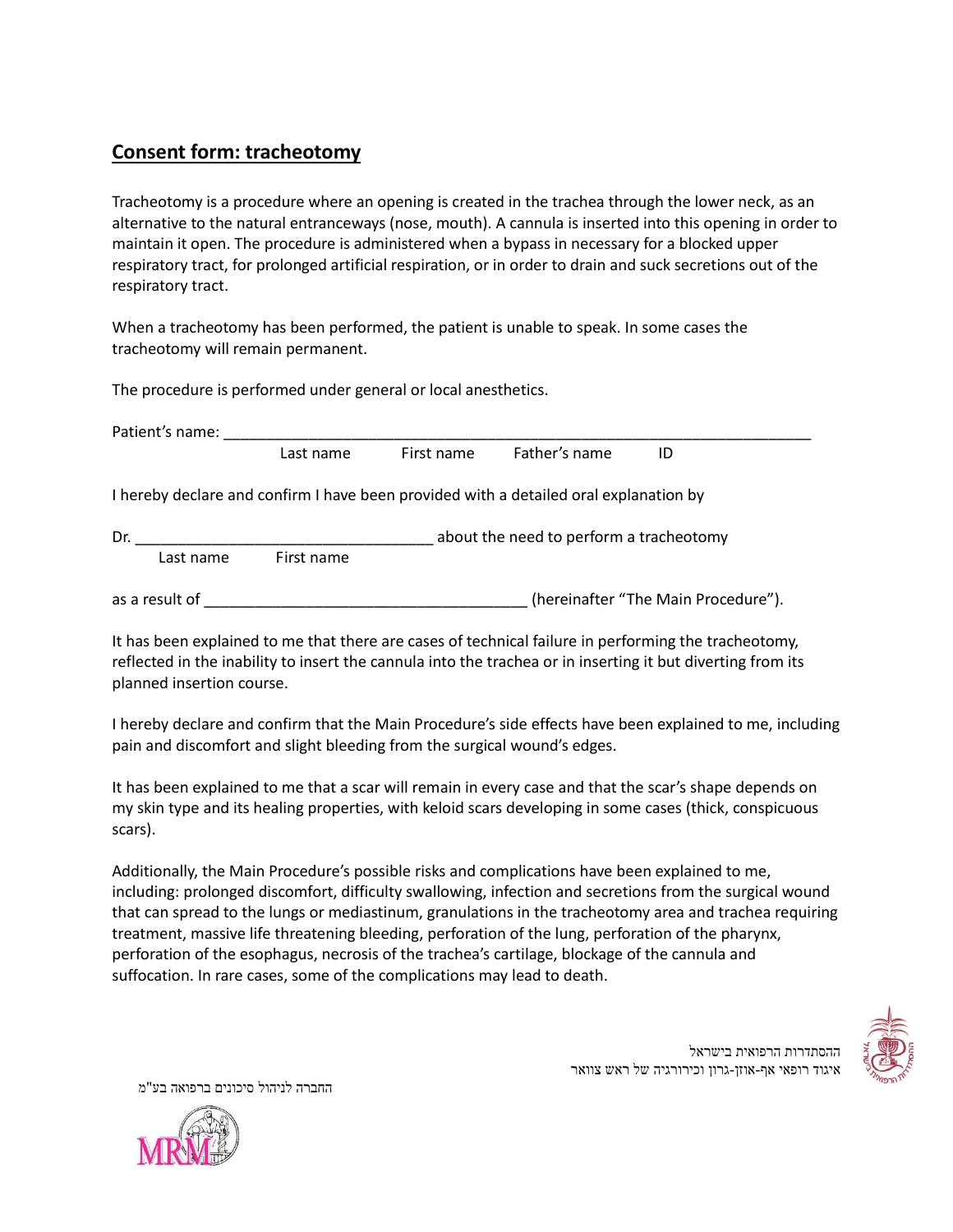After closing of the tracheotomy opening, temporary or permanent alteration of the voice may occur, as well as a fistula between the trachea and skin.

I hereby provide my consent to performance of the Main Procedure.

I hereby declare and confirm that I have been provided with an explanation and understand that it is possible to discover in the course of the Main Procedure that its scope must be extended or altered, or that other or additional procedures need to be performed in order to save the patient's life or prevent physical damage, including additional surgical procedures that cannot at this time be foreseen with any certainty or completeness, but the significance of which has been explained to me. Therefore, I additionally agree to such alteration / extension of the procedure or to the administration of other or additional procedures, including surgical procedures that in the opinion of the institution's physicians will be essential or necessary in the course of the Main Procedure.

My consent is also hereby provided to the administration of local anesthetics with or without intravenous injection of sedatives, after having been provided with an explanation about the risks and complications of local anesthesia including varying degrees of allergic reactions to the anesthetics, and the possible complications of using sedatives that in rare cases may lead to respiratory impairments and cardiac function impairments, particularly in cardiacpatients and in patients with respiratory disorders.

It has been explained to me that if the procedure is performed under general anesthesia, an explanation about the anesthesia will be provided to me by an anesthetist.

I am aware and agree that the Main Procedure and any other main procedure will be performed by the person assigned to do so according to the institutions policies and instructions, and that there is no guarantee that all or any of the procedures will be performed by a particular person, so long as they are responsibly administered as is customary in the institution and subject to the law.

\_\_\_\_\_\_\_\_\_\_\_\_\_\_\_\_\_\_\_\_\_\_\_\_\_\_\_\_\_\_\_\_\_\_\_\_\_\_\_\_\_\_\_\_\_\_\_\_\_\_\_\_\_\_\_\_\_\_\_\_\_\_\_\_\_\_\_\_\_\_\_\_\_\_\_\_\_\_\_\_\_\_

\_\_\_\_\_\_\_\_\_\_\_\_\_\_\_\_\_\_\_\_\_\_\_\_\_\_\_\_\_\_\_\_\_\_\_\_\_\_\_\_\_\_\_\_\_\_\_\_\_\_\_\_\_\_\_\_\_\_\_\_\_\_\_\_\_\_\_\_\_\_\_\_\_\_\_\_\_\_\_\_\_\_

Date **Hour** Hour Patient's signature

Guardian's name (relationship) Guardian's signature (in case of incompetent, minor or mental patient)

I confirm that I have explained to the patient / the patient's guardian\* all of the above in appropriate detail and that he/she has signed this consent form before me after I have become satisfied that he/she fully understands my explanations.

\_\_\_\_\_\_\_\_\_\_\_\_\_\_\_\_\_\_\_\_\_\_\_\_\_\_\_\_\_\_\_\_\_\_\_\_\_\_\_\_\_\_\_\_\_\_\_\_\_\_\_\_\_\_\_\_\_\_\_\_\_\_\_\_\_\_\_\_\_\_\_\_\_\_\_\_\_\_\_\_\_\_ Physician's name Physician's signature License no.



ההסתדרות הרפואית בישראל איגוד רופאי אף-אוזן-גרון וכירורגיה של ראש צוואר

החברה לניהול סיכונים ברפואה בע"מ